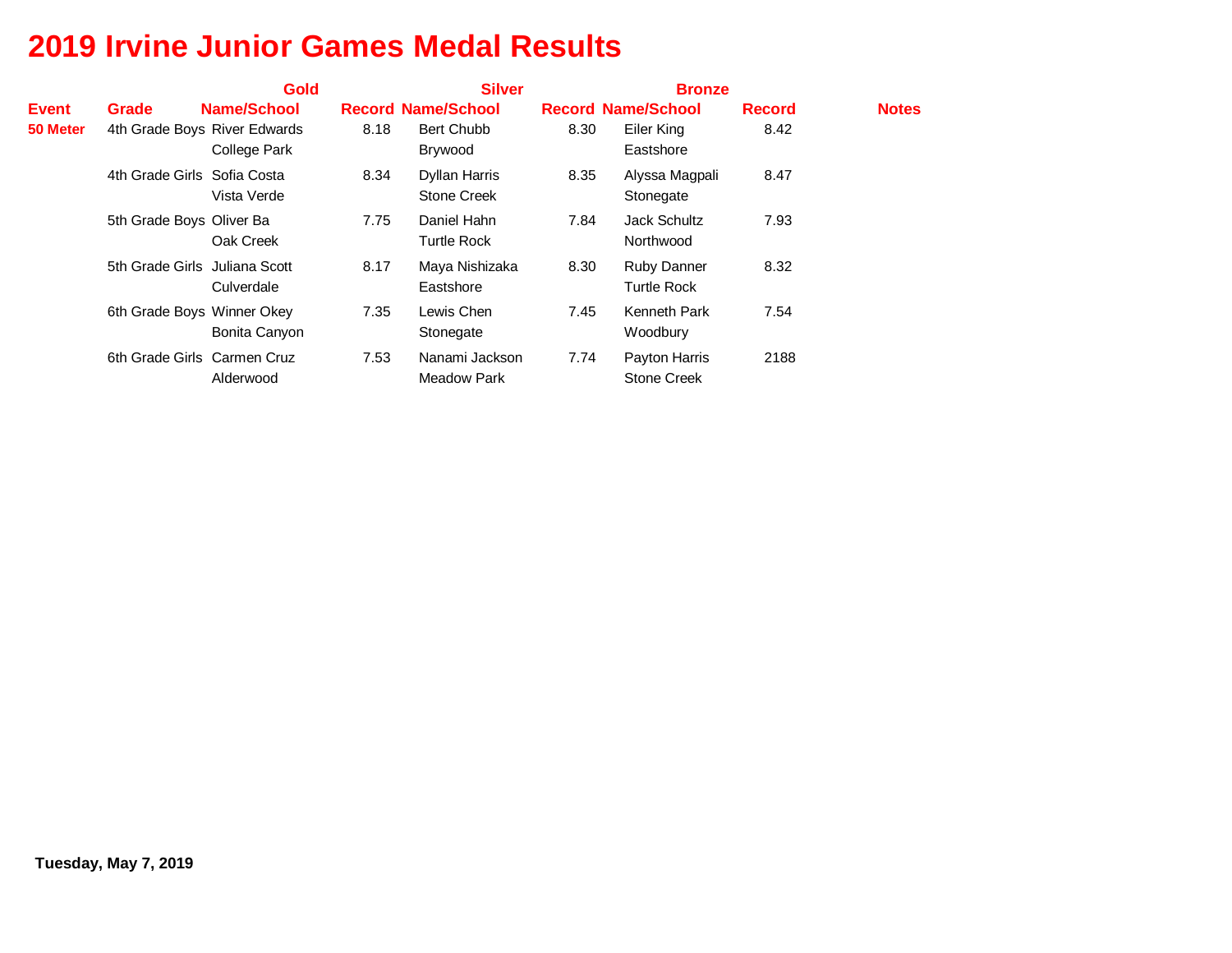|              |                              | <b>Gold</b>                                                     |       | <b>Silver</b>                          |       | <b>Bronze</b>                       | <b>Notes</b> |               |
|--------------|------------------------------|-----------------------------------------------------------------|-------|----------------------------------------|-------|-------------------------------------|--------------|---------------|
| <b>Event</b> | Grade                        | <b>Name/School</b>                                              |       | <b>Record Name/School</b>              |       | <b>Record Name/School</b>           |              | <b>Record</b> |
| 100 Meter    |                              | 4th Grade Boys Alexander M Gourdine 15.25<br><b>Stone Creek</b> |       | Julian Malcheski<br><b>Stone Creek</b> | 15.62 | Justin Zhang<br><b>Turtle Rock</b>  | 15.79        |               |
|              | 4th Grade Girls Grace Joiner | Bonita Canyon                                                   | 16.08 | Ava Dreben<br>Bonita Canyon            | 16.35 | Kaitlyn McGlynn<br>Canyon View      | 16.63        |               |
|              | 5th Grade Boys Bradley Kling | Santiago Hills                                                  | 14.20 | Nathan Louie<br><b>Stone Creek</b>     | 14.81 | Smith Spivey<br><b>College Park</b> | 15.08        |               |
|              | 5th Grade Girls Katie Liu    | <b>College Park</b>                                             | 15.07 | Salma Alshami<br>Stone Creek           | 15.20 | Hannah Wilbur<br>Oak Creek          | 15.34        |               |
|              |                              | 6th Grade Boys Jonathan Dinh<br><b>College Park</b>             | 13.42 | Deacon Moss<br>Deerfield               | 13.62 | Champion Okey<br>Bonita Canyon      | 13.69        |               |
|              |                              | 6th Grade Girls Morgan Moore<br><b>Stone Creek</b>              | 14.41 | Ellery Romesburg<br>Cadence Park       | 14.64 | Sarah Kramer<br><b>Meadow Park</b>  | 14.98        |               |
|              |                              | 7th Grade Boys Samuel Groysman<br>Sierra Vista                  | 13.66 | Evan Sundaram<br>Jeffrey Trail         | 13.81 | Cameron Kim<br>Venado               | 14.07        |               |
|              |                              | 7th Grade Girls Brooke Schultz<br>Sierra Vista                  | 13.97 | Elyse Berger<br>Jeffrey Trail          |       | 14.3453 Cymarah Gordon<br>Venado    | 14.3488      |               |
|              | 8th Grade Boys Marco Manzi   | <b>Beacon Park</b>                                              | 12.28 | Dean Berger<br>Jeffrey Trail           | 12.32 | Nathan Sasaki<br>Venado             | 13.01        |               |
|              |                              | 8th Grade Girls Meghan Schaus<br>Sierra Vista                   | 14.29 | <b>Ashley Grubert</b><br>Venado        |       | 14.5030 Leila Cinar<br>South Lake   | 14.5070      |               |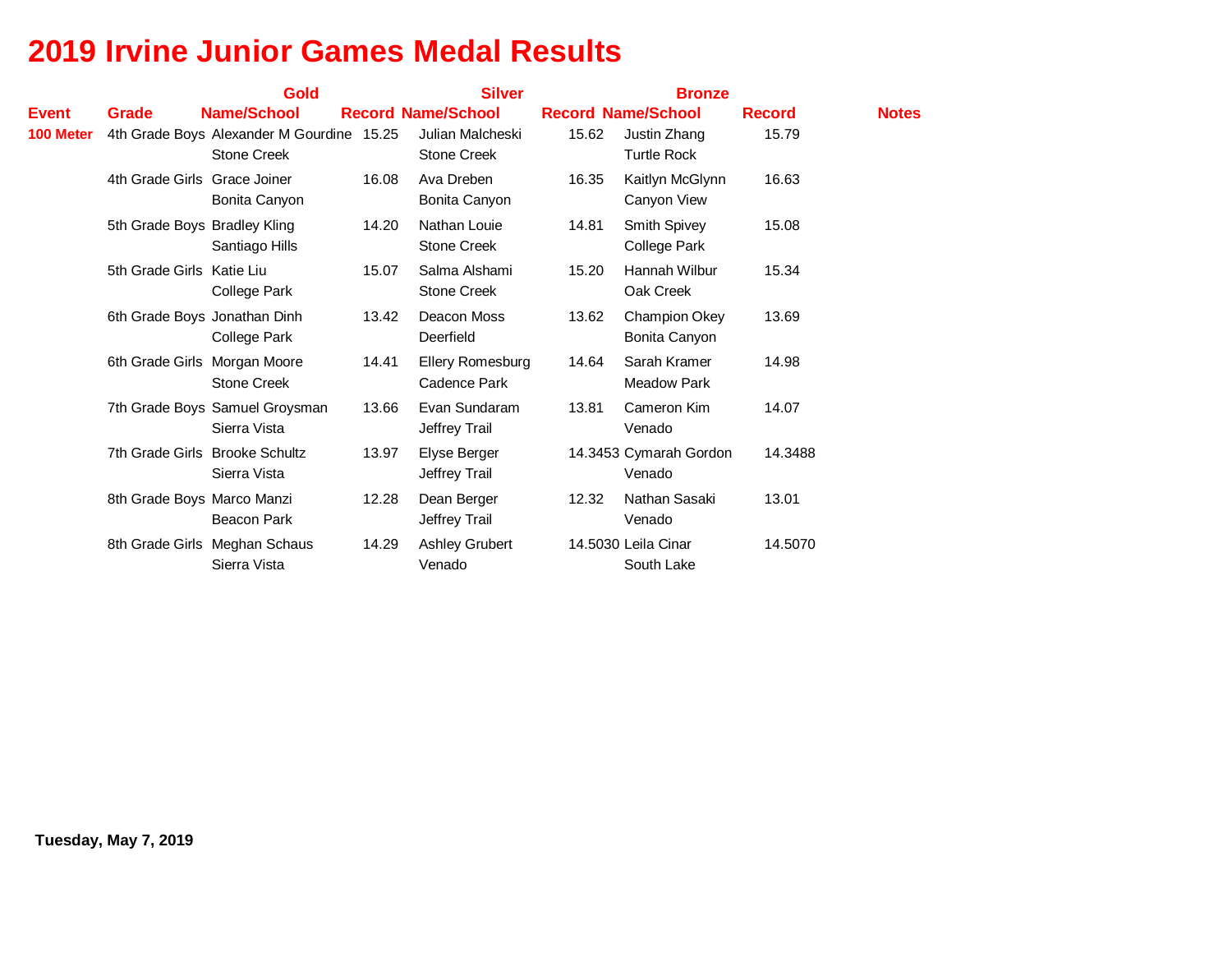|           |                                 | Gold                                           |       | <b>Silver</b>                                   |       | <b>Bronze</b>                                   |               |              |
|-----------|---------------------------------|------------------------------------------------|-------|-------------------------------------------------|-------|-------------------------------------------------|---------------|--------------|
| Event     | Grade                           | <b>Name/School</b>                             |       | <b>Record Name/School</b>                       |       | <b>Record Name/School</b>                       | <b>Record</b> | <b>Notes</b> |
| 400 Meter | 4th Grade Boys Ted Kiem         | Alderwood                                      |       | 1:09.75 Faris Abuislaih<br><b>College Park</b>  |       | 1:12.12 Chase Valentine<br>Vista Verde          | 1:12.16       |              |
|           | 4th Grade Girls Dyllan Harris   | <b>Stone Creek</b>                             |       | 1:14.72 Stella Marutyan<br><b>Beacon Park</b>   |       | 1:19.54 Lily Tsai<br><b>Stone Creek</b>         | 1:20.80       |              |
|           | 5th Grade Boys Trent Kiem       | Alderwood                                      |       | 1:09.52 Joe Firestone<br><b>Stone Creek</b>     |       | 1:11.44 Tyler Higuchi<br>Oak Creek              | 1:11.75       |              |
|           | 5th Grade Girls Hope Brody      | <b>Meadow Park</b>                             |       | 1:12.22 Maya Nishizaka<br>Eastshore             |       | 1:12.82 Peyton Marinos<br>Woodbury              | 1:13.21       |              |
|           | 6th Grade Boys Deacon Moss      | Deerfield                                      |       | 1:04.23 Nolan Stottlemyer<br><b>Stone Creek</b> |       | 1:09.56 Joshua Feldman<br>Woodbury              | 1:09.62       |              |
|           | 6th Grade Girls Ashley Kwan     | <b>Meadow Park</b>                             |       | 1:10.04 Isabella Vaklev<br><b>College Park</b>  |       | 1:13.31 Sadie Warren<br>Brywood                 | 1:13.78       |              |
|           | 7th Grade Boys Tobias Averill   | South Lake                                     |       | 1:02.71 George O'Melveny<br>Vista Verde         |       | 1:03.84 Zac Gibson<br>Vista Verde               | 1:03.84       |              |
|           | 7th Grade Girls Riley Hertstein | Rancho                                         |       | 1:05.71 Vivian Ju<br>Rancho                     |       | 1:07.99 Sarah Wilbur<br>Lakeside                | 1:09.67       |              |
|           | 8th Grade Boys Marco Manzi      | <b>Beacon Park</b>                             | 57.98 | Dean Berger<br>Jeffrey Trail                    | 58.81 | Nathan Sasaki<br>Venado                         | 59.18         |              |
|           |                                 | 8th Grade Girls Lauren Ulwelling<br>South Lake |       | 1:06.38 Maelyn McNealy<br>Jeffrey Trail         |       | 1:06.67 Madison Stottlemyer 1:08.77<br>Lakeside |               |              |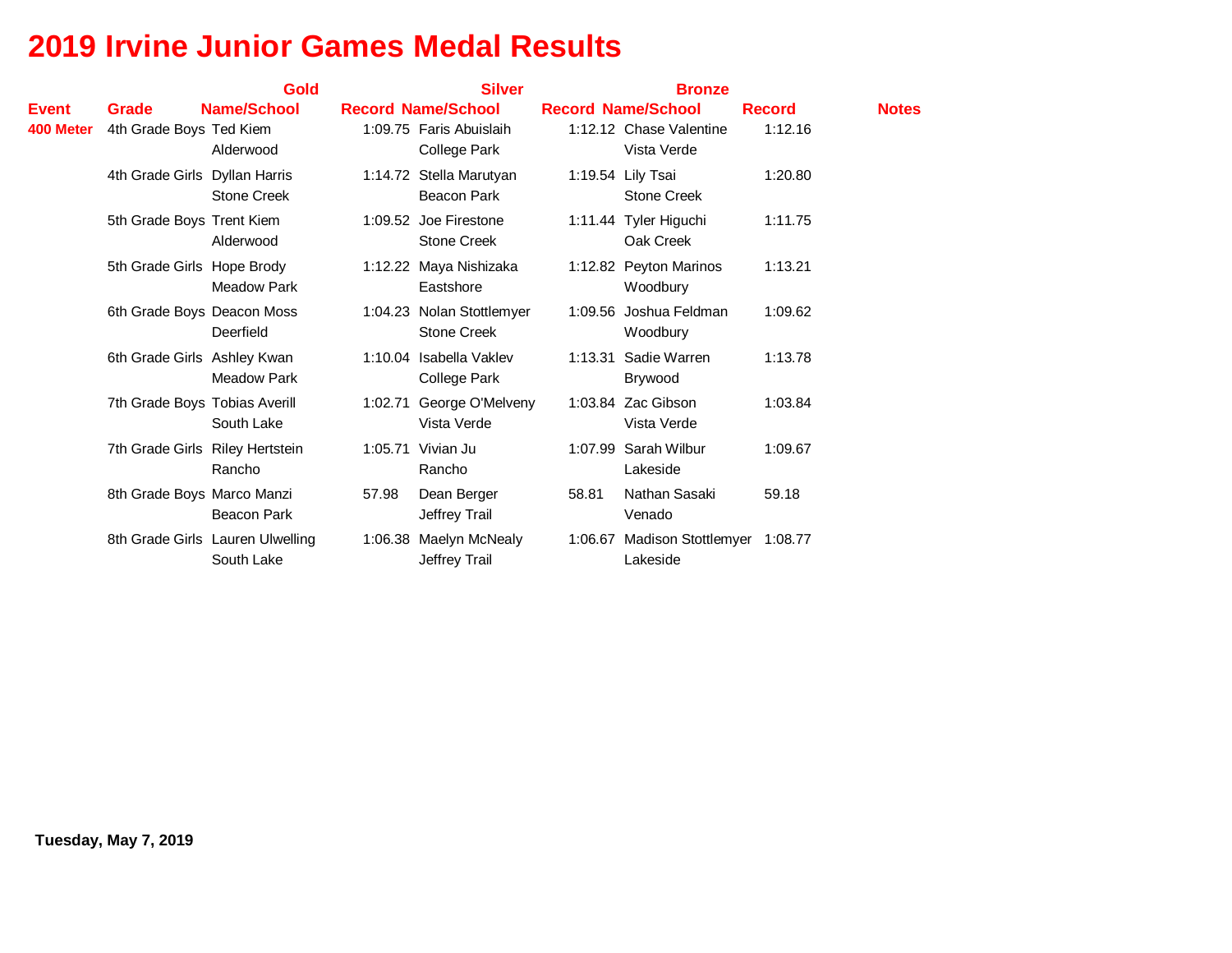|                           |                               | <b>Gold</b>                                                        | <b>Silver</b>                                                       |         | <b>Bronze</b>                                                  |                          |                                                                             |
|---------------------------|-------------------------------|--------------------------------------------------------------------|---------------------------------------------------------------------|---------|----------------------------------------------------------------|--------------------------|-----------------------------------------------------------------------------|
| <b>Event</b><br>800 Meter | Grade                         | <b>Name/School</b><br>5th Grade Boys Inban Kathiravan<br>Eastshore | <b>Record Name/School</b><br>2:33.19 Iniyan Kathiravan<br>Eastshore |         | <b>Record Name/School</b><br>2.33.72 Aiden Zavala<br>Oak Creek | <b>Record</b><br>2.35.35 | <b>Notes</b>                                                                |
|                           |                               | 5th Grade Girls Summer Wilson<br>Santiago Hills                    | 2:32:75 Hannah Wilbur<br>Oak Creek                                  |         | 2:42:01 Ankita Yaday<br>Deerfield                              | 2:45:36                  | New record for event and grade. Previous record<br>was 2:32.99 set in 2015. |
|                           | 6th Grade Boys Taewon Kim     | Cypress Village                                                    | 2:36:55 Rafferty Ladd<br><b>Stone Creek</b>                         |         | 2:37:61 Noah Villanueva<br>Santiago Hills                      | 2:42:28                  |                                                                             |
|                           | 6th Grade Girls Julianna Yoon | Alderwood                                                          | 2:39:10 Emese Szekely<br>Portola Springs                            |         | 2:46:64 Ellery Romesburg<br>Cadence Park                       | 2:47:88                  |                                                                             |
|                           | 7th Grade Boys Zac Gibson     | Vista Verde                                                        | 2:25:92 Arthur Zhao<br>Rancho                                       |         | 2:28.44 Ryan Miao<br>Lakeside                                  | 2:30.18                  |                                                                             |
|                           |                               | 7th Grade Girls Elizabeth Odom<br>Sierra Vista                     | 2:26.84 Madison Ledgard<br>Jeffrey Trail                            | 2:34.80 |                                                                |                          | New record for event and grade. Previous record<br>was 2:27.17 set in 2015. |
|                           |                               | 8th Grade Boys Ansh Parashar<br>Rancho                             | 2:18.28 Aditya Sheth<br>Sierra Vista                                |         | 2:23.72 Ryan Chu<br>Jeffrey Trail                              | 2:25.50                  |                                                                             |
|                           |                               | 8th Grade Girls Jadyn Zdanavage<br>Jeffrey Trail                   | 2:24.19 Madison Stottlemyer<br>Lakeside                             |         | 2:43.40 Ayaka Hiraki<br>Jeffrey Trail                          | 2:46.71                  |                                                                             |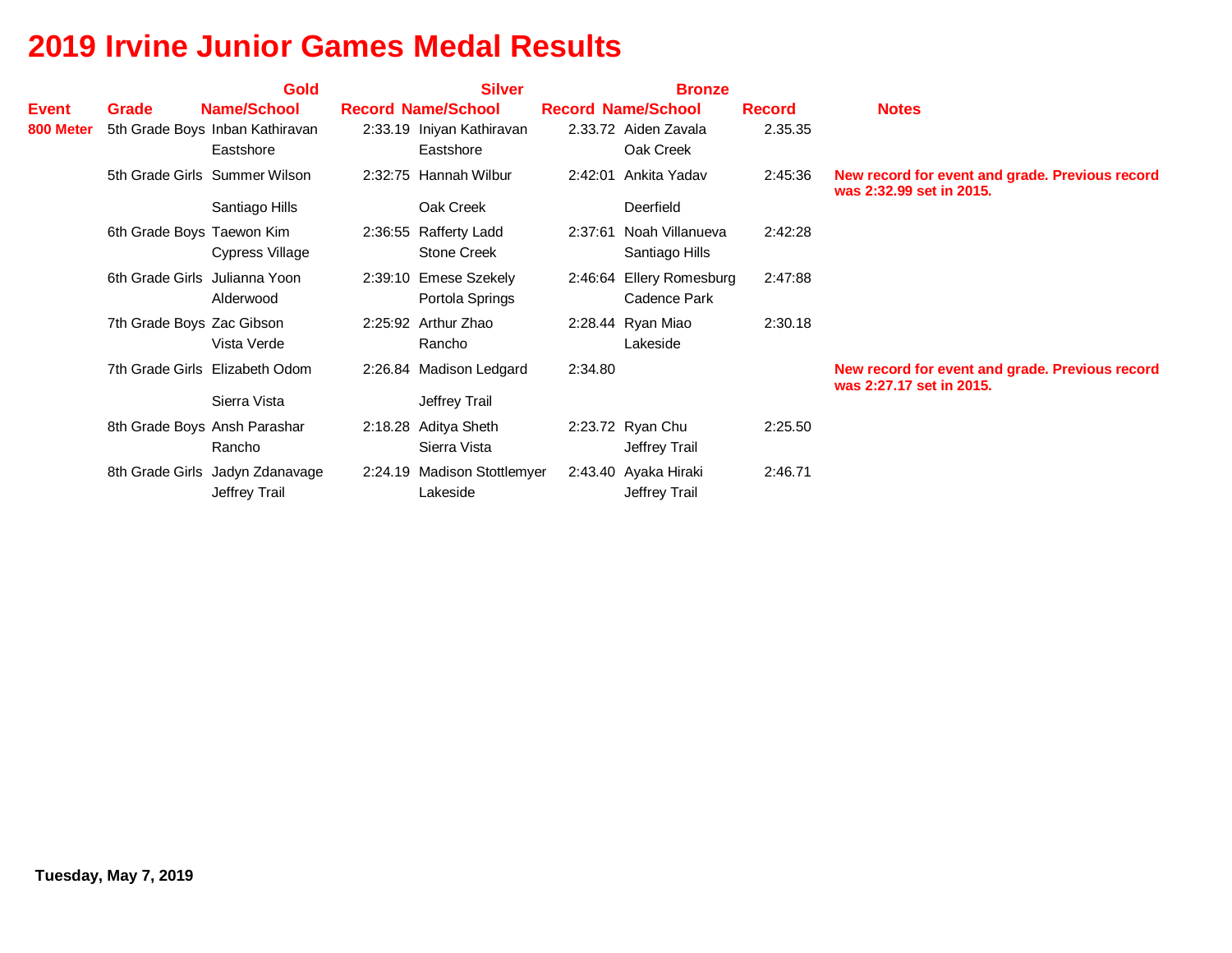|              |                                             | <b>Gold</b>                                    | <b>Silver</b>                            | <b>Bronze</b>                        |               |                                                                             |
|--------------|---------------------------------------------|------------------------------------------------|------------------------------------------|--------------------------------------|---------------|-----------------------------------------------------------------------------|
| <b>Event</b> | Grade                                       | Name/School                                    | <b>Record Name/School</b>                | <b>Record Name/School</b>            | <b>Record</b> | <b>Notes</b>                                                                |
|              | <b>1500 Meter</b> 7th Grade Boys Zac Gibson | Vista Verde                                    | 4:58.27 Tobias Averill<br>South Lake     | 5:14.80 Brenden Cook<br>Venado       | 5:32.92       |                                                                             |
|              |                                             | 7th Grade Girls Elizabeth Odom<br>Sierra Vista | 5:05.07 Madison Ledgard<br>Jeffrey Trail | 5:30.59 Kaitlyn Carmichael<br>Rancho | 5:37.84       |                                                                             |
|              |                                             | 8th Grade Boys Tanner Castanha<br>Lakeside     | 4:52.71 Ansh Parashar<br>Rancho          | 5:03.70 Ryan Chu<br>Jeffrey Trail    | 5:05.7        |                                                                             |
|              |                                             | 8th Grade Girls Jadyn Zdanavage                | 4:57.92 Ellice Chen                      | 5:39.92 Ayaka Hiraki                 | 5:43.32       | New record for event and grade. Previous record<br>was 5:07.99 set in 1995. |
|              |                                             | Jeffrey Trail                                  | Rancho                                   | Jeffrey Trail                        |               |                                                                             |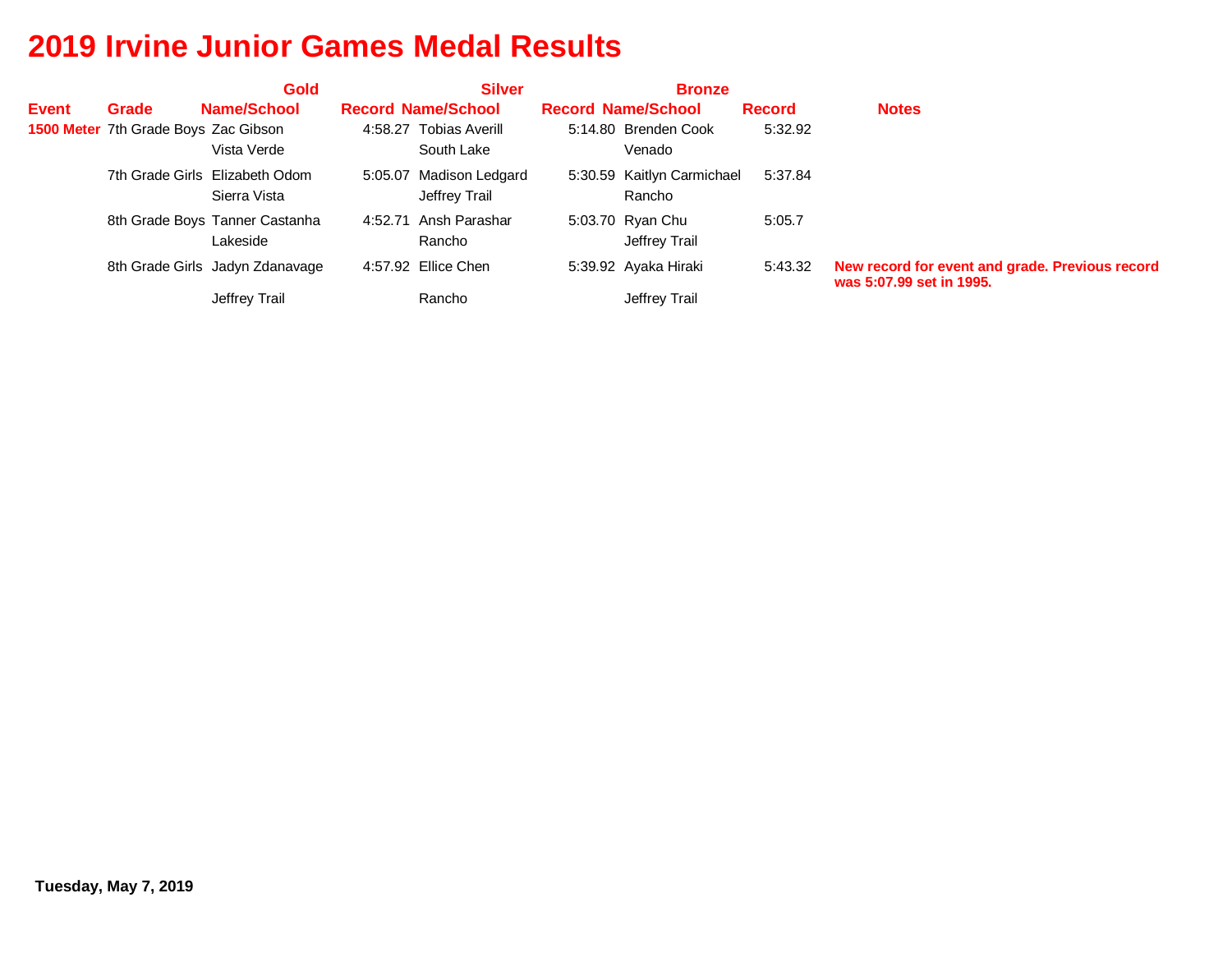|              |                 | <b>Gold</b>         |         | <b>Silver</b>             |         | <b>Bronze</b>             |               |              |
|--------------|-----------------|---------------------|---------|---------------------------|---------|---------------------------|---------------|--------------|
| <b>Event</b> | Grade           | <b>Name/School</b>  |         | <b>Record Name/School</b> |         | <b>Record Name/School</b> | <b>Record</b> | <b>Notes</b> |
| <b>Relay</b> | 4th Grade Boys  |                     | 1:02.12 |                           | 1:04.65 |                           | 1:06.20       |              |
|              |                 | Stoneccreek         |         | Deerfield                 |         | Westpark                  |               |              |
|              | 4th Grade Girls |                     | 1:06.65 |                           | 1:07.63 |                           | 1:09.06       |              |
|              |                 | Stonecreek          |         | Bonita Canyon             |         | Vista Verde               |               |              |
|              | 5th Grade Boys  |                     | 59.89   |                           | 1:00.28 |                           | 1:02.17       |              |
|              |                 | Oak Creek           |         | Stone Creek               |         | Bonita Canyon             |               |              |
|              | 5th Grade Girls |                     | 1:00.59 |                           | 1:03.32 |                           | 1:04.38       |              |
|              |                 | <b>College Park</b> |         | Deerfield                 |         | Woodbury                  |               |              |
|              | 6th Grade Boys  |                     | 56.79   |                           | 56.91   |                           | 1:00.05       |              |
|              |                 | Bonita Canyon       |         | <b>College Park</b>       |         | Brywood                   |               |              |
|              | 6th Grade Girls |                     | 58.83   |                           | 1:01.16 |                           | 1:01.57       |              |
|              |                 | <b>Stone Creek</b>  |         | Meadow Park               |         | Canyon View               |               |              |
|              | 7th Grade Boys  |                     | 55.85   |                           | 57.42   |                           | 62.54         |              |
|              |                 | Lakeside            |         | Vista Verde               |         | South Lake                |               |              |
|              | 7th Grade Girls |                     | 57.04   |                           | 59.03   |                           | 59.45         |              |
|              |                 | Rancho              |         | Venado                    |         | Lakeside                  |               |              |
|              | 8th Grade Boys  |                     | 51.62   |                           | 52.39   |                           | 54.63         |              |
|              |                 | Jeffrey Trail       |         | <b>Beacon Park</b>        |         | Venado                    |               |              |
|              | 8th Grade Girls |                     | 56.59   |                           | 58.03   |                           | 58.12         |              |
|              |                 | South Lake          |         | Jeffrey Trail             |         | Venado                    |               |              |
|              |                 |                     |         |                           |         |                           |               |              |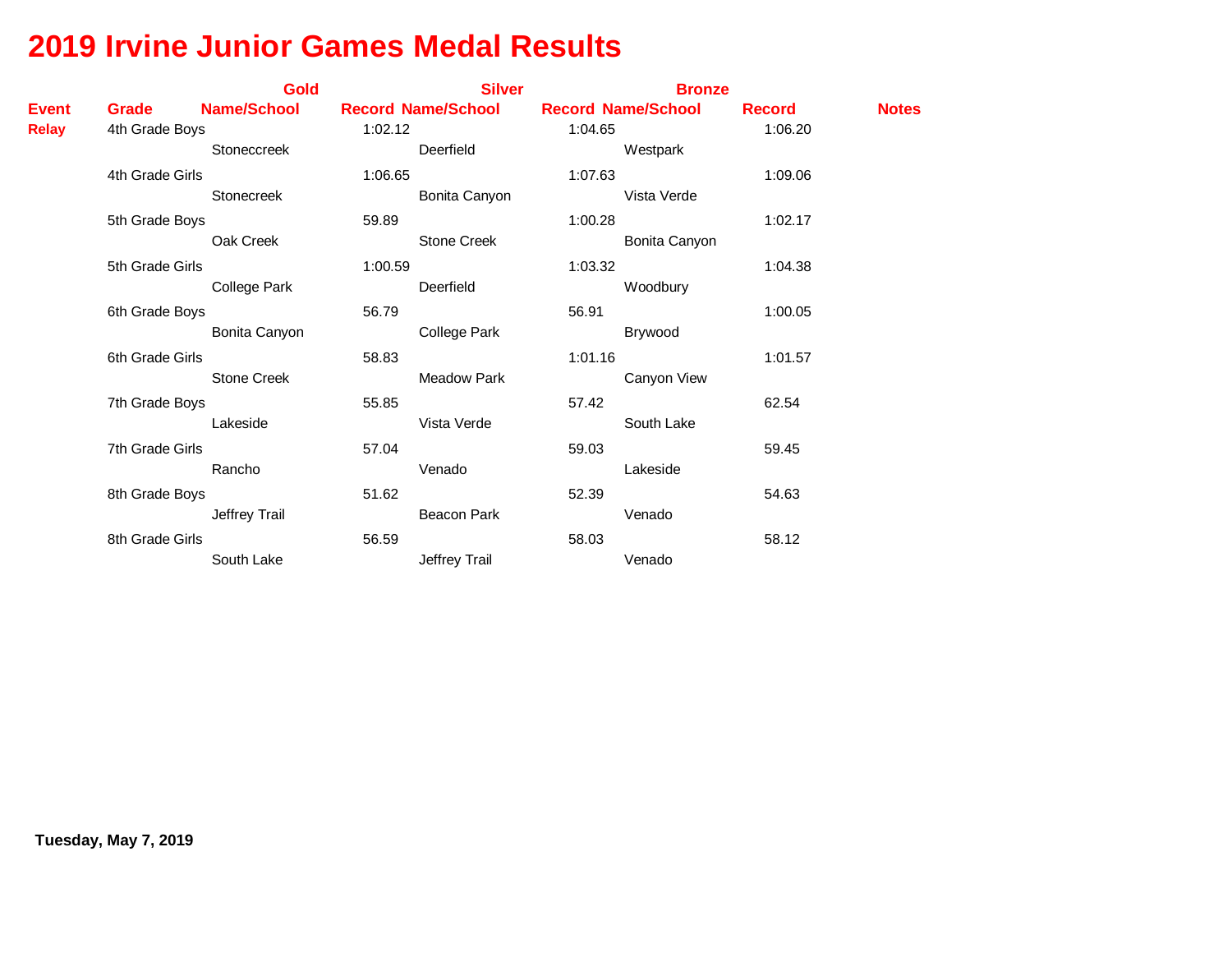|                 |                               | <b>Gold</b>                                             |         | <b>Silver</b>                        |         | <b>Bronze</b>                                |               |              |
|-----------------|-------------------------------|---------------------------------------------------------|---------|--------------------------------------|---------|----------------------------------------------|---------------|--------------|
| <b>Event</b>    | Grade                         | Name/School                                             |         | <b>Record Name/School</b>            |         | <b>Record Name/School</b>                    | <b>Record</b> | <b>Notes</b> |
| <b>Bag Shot</b> | 4th Grade Boys River Edwards  | College Park                                            | 150'10" | Bert Chubb<br>Brywood                |         | 140'10" Kyle Underwood<br><b>Stone Creek</b> | 136'0"        |              |
|                 | 4th Grade Girls Dyllan Harris | Stone Creek                                             | 81'2'   | Clara Chang<br>Eastshore             | 76'7"   | Sophia Carter<br>Canyon View                 | 70'2"         |              |
|                 | 5th Grade Boys Joshua Unger   | Plaza Vista                                             | 158'2"  | Vincent De Marco<br>Stone Creek      | 150'9"  | <b>Smith Spivey</b><br>College Park          | 143'0"        |              |
|                 |                               | 5th Grade Girls Clarissa Stayrook<br><b>Stone Creek</b> | 128'7"  | <b>Catherine Medvitz</b><br>Woodbury | 117'7'' | Harper Vandermolen 115'6"<br>College Park    |               |              |
|                 |                               | 6th Grade Boys Nolan Stottlemyer<br>Stone Creek         | 184'8"  | Kenneth Park<br>Woodbury             | 173'10" | <b>Brandon Bates</b><br>Santiago Hills       | 173'6"        |              |
|                 |                               | 6th Grade Girls Maggie McEwen<br><b>Meadow Park</b>     | 132'11" | Ashley Kwan<br><b>Meadow Park</b>    | 125'5"  | Mary Yost<br><b>Stone Creek</b>              | 120'4"        |              |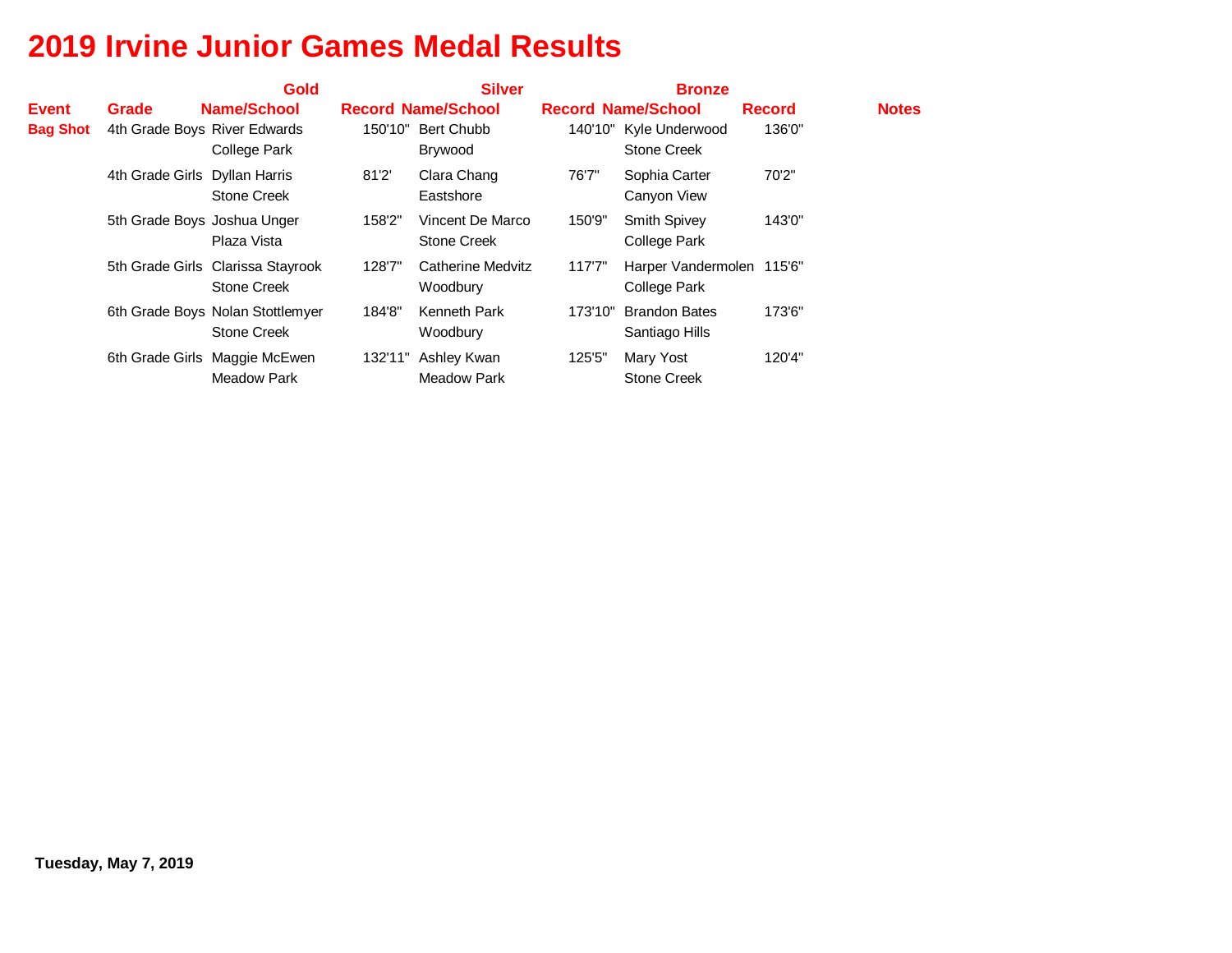|              |                               | Gold                                                 |                 | <b>Silver</b>                      |    |                                           |                |                                                                                |  |  |
|--------------|-------------------------------|------------------------------------------------------|-----------------|------------------------------------|----|-------------------------------------------|----------------|--------------------------------------------------------------------------------|--|--|
| <b>Event</b> | <b>Grade</b>                  | <b>Name/School</b>                                   |                 | <b>Record Name/School</b>          |    | <b>Record Name/School</b>                 | <b>Record</b>  | <b>Notes</b>                                                                   |  |  |
|              |                               | <b>Basketball</b> 4th Grade Boys Gabriel Ibasitas    | 20              | Thiago Ida                         | 20 | Owen Ta                                   | 15             | <b>Tied record for event and grade. Previous</b><br>record was 20 set in 2010. |  |  |
|              |                               | Brywood                                              |                 | Westpark                           |    | <b>Stone Creek</b>                        |                |                                                                                |  |  |
|              | 4th Grade Girls Avery Hexun   | <b>Turtle Rock</b>                                   | 16              | Ayla Agahi<br>Alderwood            | 14 | Sahana Chakravarthy 11<br>Woodbury        |                |                                                                                |  |  |
|              | 5th Grade Boys Zachary Lee    | <b>Cypress Village</b>                               | 17              | Kerem Eren<br><b>Stone Creek</b>   | 17 | Kameron Townsend 15<br><b>Stone Creek</b> |                |                                                                                |  |  |
|              |                               | 5th Grade Girls Alessia Krasnow<br>Canyon View       | 17              | Ankita Yadav<br>Deerfield          | 15 | Shivani Joshi<br>Deerfield                | 14             |                                                                                |  |  |
|              |                               | 6th Grade Boys Noah Villanueva<br>Santiago Hills     | 14              | <b>Grant Goodrich</b><br>Eastshore | 11 | Matthew Nordstrom<br>Portola Springs      | 10             |                                                                                |  |  |
|              |                               | 6th Grade Girls Nanami Jackson<br><b>Meadow Park</b> | 12 <sup>2</sup> | Gabrielle Gayle<br>Alderwood       | 10 | Nina Saiki<br>Cadence Park                | 9              |                                                                                |  |  |
|              |                               | 7th Grade Boys Nikhil Sachdeva<br>Sierra Vista       | 14              | <b>Braxton Kazmer</b><br>Lakeside  | 13 | <b>JC Schindler</b><br>South Lake         | 12             |                                                                                |  |  |
|              | 7th Grade Girls Sienna Porter | Venado                                               | 12 <sup>2</sup> | Maeva Malcheski<br>Lakeside        | 6  | Kaylie Sasaki<br>Venado                   | 5              |                                                                                |  |  |
|              | 8th Grade Boys Aidan Christie | South Lake                                           | 17              | Aditya Sheth<br>Sierra Vista       | 11 | Nile Bogosian<br><b>Beacon Park</b>       | 10             |                                                                                |  |  |
|              |                               | 8th Grade Girls Kailey Schmidt<br>Venado             | 11              | Lauren Nguyen<br>Lakeside          | 10 | Jadyn Zdanavage<br>Jeffrey Trail          | $\overline{7}$ |                                                                                |  |  |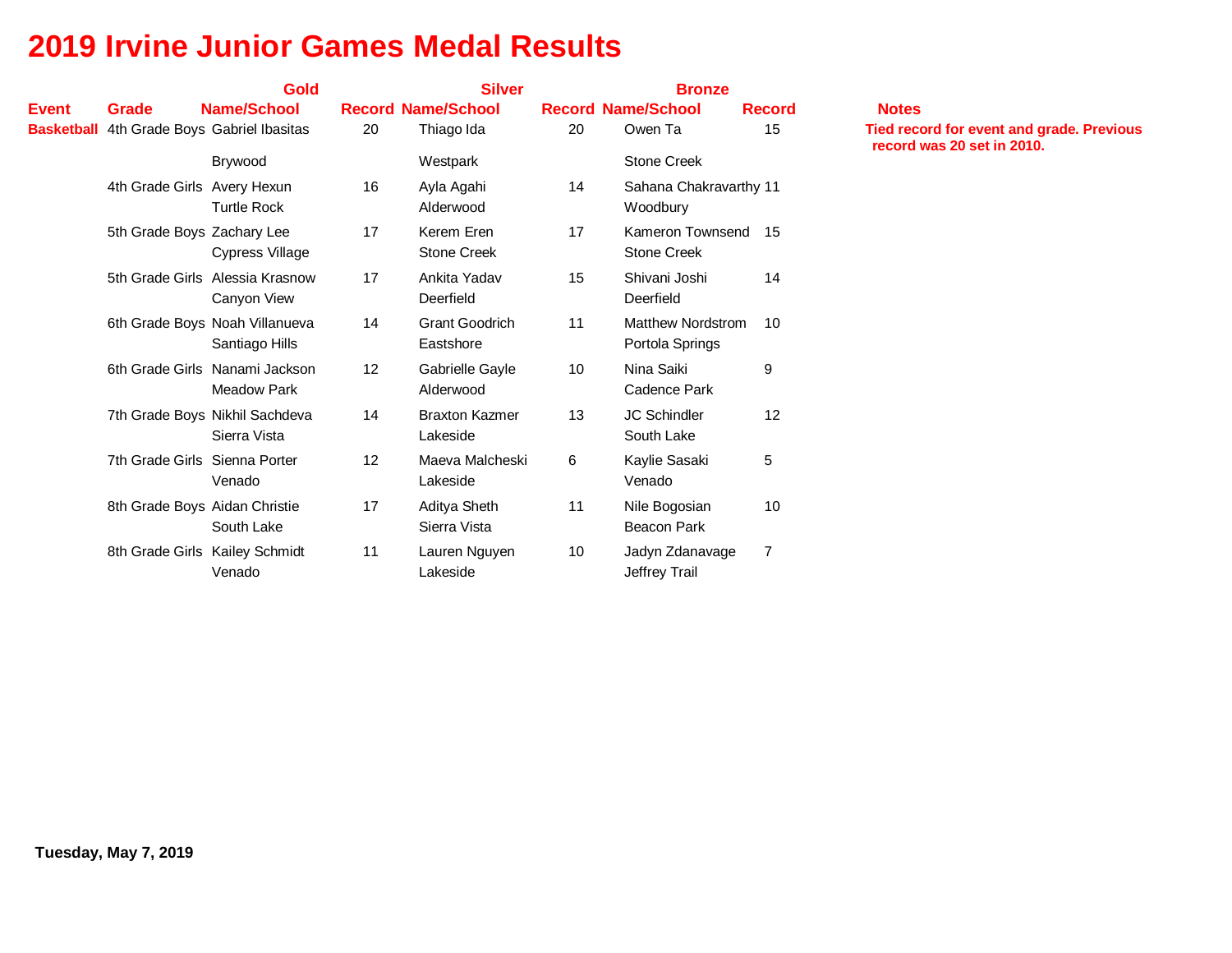|       |                                               | <b>Gold</b>                              |                   | <b>Silver</b>                         |                  | <b>Bronze</b>                     |               |              |  |  |
|-------|-----------------------------------------------|------------------------------------------|-------------------|---------------------------------------|------------------|-----------------------------------|---------------|--------------|--|--|
| Event | Grade                                         | Name/School                              |                   | <b>Record Name/School</b>             |                  | <b>Record Name/School</b>         | <b>Record</b> | <b>Notes</b> |  |  |
|       | <b>Long Jump</b> 4th Grade Boys Jackson Stout |                                          | 2.0 <sub>m</sub>  | Jor-El Torry                          | 1.9 <sub>m</sub> | Miles Leung                       | 1.82          |              |  |  |
|       |                                               | Vista Verde                              |                   | <b>Stone Creek</b>                    |                  | Canyon View                       |               |              |  |  |
|       |                                               | 4th Grade Girls Arianne Bruckner         | 1.95m             | Kylie Wynn                            | 1.85m            | Edie Youmans                      | 1.70m         |              |  |  |
|       |                                               | <b>Turtle Rock</b>                       |                   | Portola Springs                       |                  | <b>Meadow Park</b>                |               |              |  |  |
|       |                                               | 5th Grade Boys John Moubasher            | 1.97m             | Matthew Waggoner                      | 1.95m            | Leo Bjornsson                     | 1.94m         |              |  |  |
|       |                                               | <b>Meadow Park</b>                       |                   | <b>Meadow Park</b>                    |                  | Stonegate                         |               |              |  |  |
|       | 5th Grade Girls Juliana Scott                 |                                          | 2.10 <sub>m</sub> | Salma Alshami                         | 2.00m            | Ivy Leimback                      | 1.89m         |              |  |  |
|       |                                               | Culverdale                               |                   | <b>Stone Creek</b>                    |                  | Deerfield                         |               |              |  |  |
|       |                                               | 6th Grade Boys Champion Okey             | 2.28m             | <b>Tak Nishida</b>                    | 2.27m            | James Godinez                     | 2.22m         |              |  |  |
|       |                                               | Bonita Canyon                            |                   | Vista Verde                           |                  | <b>Meadow Park</b>                |               |              |  |  |
|       | 6th Grade Girls Morgan Moore                  |                                          | 2.06m             | Jessica Li                            | 2.05m            | Vishaalakshi                      | 2.05          |              |  |  |
|       |                                               | <b>Stone Creek</b>                       |                   | Canyon View                           |                  | Nachiappan<br>Westpark            |               |              |  |  |
|       |                                               |                                          |                   |                                       |                  | Gareth Forde                      | 4.42m         |              |  |  |
|       | 7th Grade Boys Tobias Averill                 | South Lake                               | 4.95m             | George O'Melveny<br>Vista Verde       | 4.57m            | Lakeside                          |               |              |  |  |
|       |                                               |                                          |                   |                                       |                  |                                   |               |              |  |  |
|       |                                               | 7th Grade Girls Cymarah Gordon<br>Venado | 4.49m             | <b>Brooke Schultz</b><br>Sierra Vista | 4.42m            | Elyse Berger<br>Jeffrey Trail     | 4.13m         |              |  |  |
|       |                                               |                                          |                   |                                       |                  |                                   |               |              |  |  |
|       | 8th Grade Boys Dean Berger                    |                                          | 5.3 <sub>m</sub>  | Colin Huang<br><b>Beacon Park</b>     | 5.22m            | Marco Manzi<br><b>Beacon Park</b> | 5.00m         |              |  |  |
|       |                                               | Jeffrey Trail                            |                   |                                       |                  |                                   |               |              |  |  |
|       |                                               | 8th Grade Girls Maelyn McNealy           | 4.23m             | Emma Steele                           | 4.17m            | Ellie Chan                        | 4.11          |              |  |  |
|       |                                               | Jeffrey Trail                            |                   | Plaza Vista                           |                  | South Lake                        |               |              |  |  |